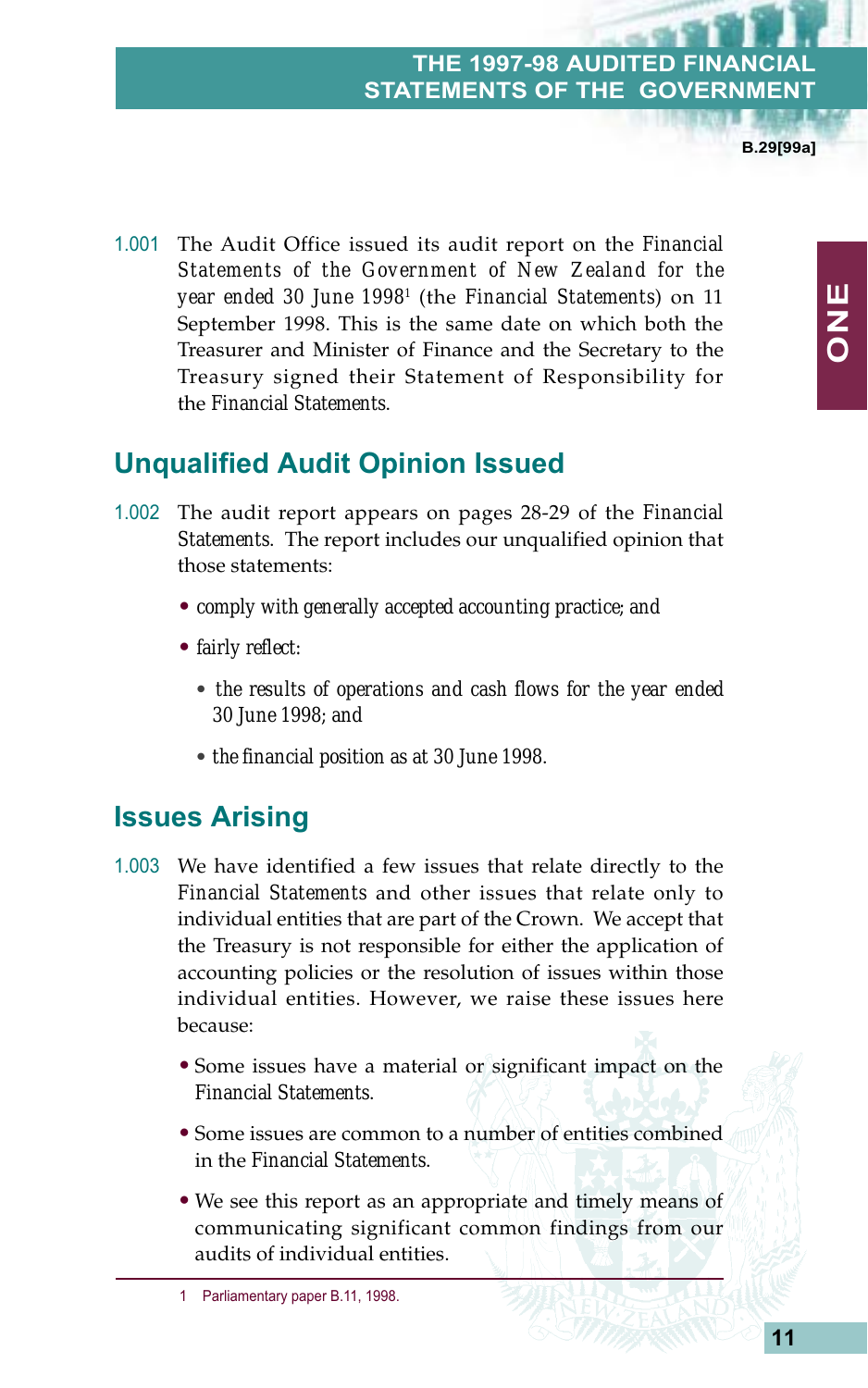## **Accident Rehabilitation and Compensation Insurance Corporation – Unfunded Liability**

- 1.004 The Accident Rehabilitation and Compensation Insurance Corporation (ARCIC) does not recognise as a liability in its own Statement of Financial Position what is commonly referred to as the "unfunded liability". This liability comprises the obligation for future payments in respect of claims notified to and accepted by it in the current and previous years – but which will not be paid until future years.
- 1.005 Consequently, the liability is not recognised in the Crown's Statement of Financial Position – although the liability is disclosed in Note 9 on page 83 of the *Financial Statements*.
- 1.006 Recognition of this liability in the *Financial Statements* has been an issue for some time. We drew attention to the matter in our report on the previous year's financial statements of the Government.<sup>2</sup>
- 1.007 We are pleased to report that ARCIC will recognise the unfunded liability – and report it as a liability in its Statement of Financial Position – as at 30 June 1999. Therefore, the unfunded liability will be reported as a liability in the Crown's Statement of Financial Position at the same date.<sup>3</sup>
- 1.008 The estimated liability as at 30 June 1998 was \$7,672 million (1997, \$8,267 million). Recognising this liability in the Crown's Statement of Financial Position will have a significant impact on the Crown's net worth, which stood at \$9,921 million at 30 June 1998. Had the liability been recognised at that date, the Crown's net worth would have been reduced to \$2,249 million.
- 1.009 As can be seen from Note 9, significant movement can occur between years in the balance of the outstanding claims obligation. Once the liability is recognised as at 30 June 1999, these annual fluctuations will directly impact on the Crown's future operating balances as reported in its Statement of Financial Performance.

This position has been endorsed by Parliament and is required by section 456 of the Accident Insurance Act 1998.

<sup>2</sup> *Third Report for 1997*, parliamentary paper B.29[97c], pages 13-14.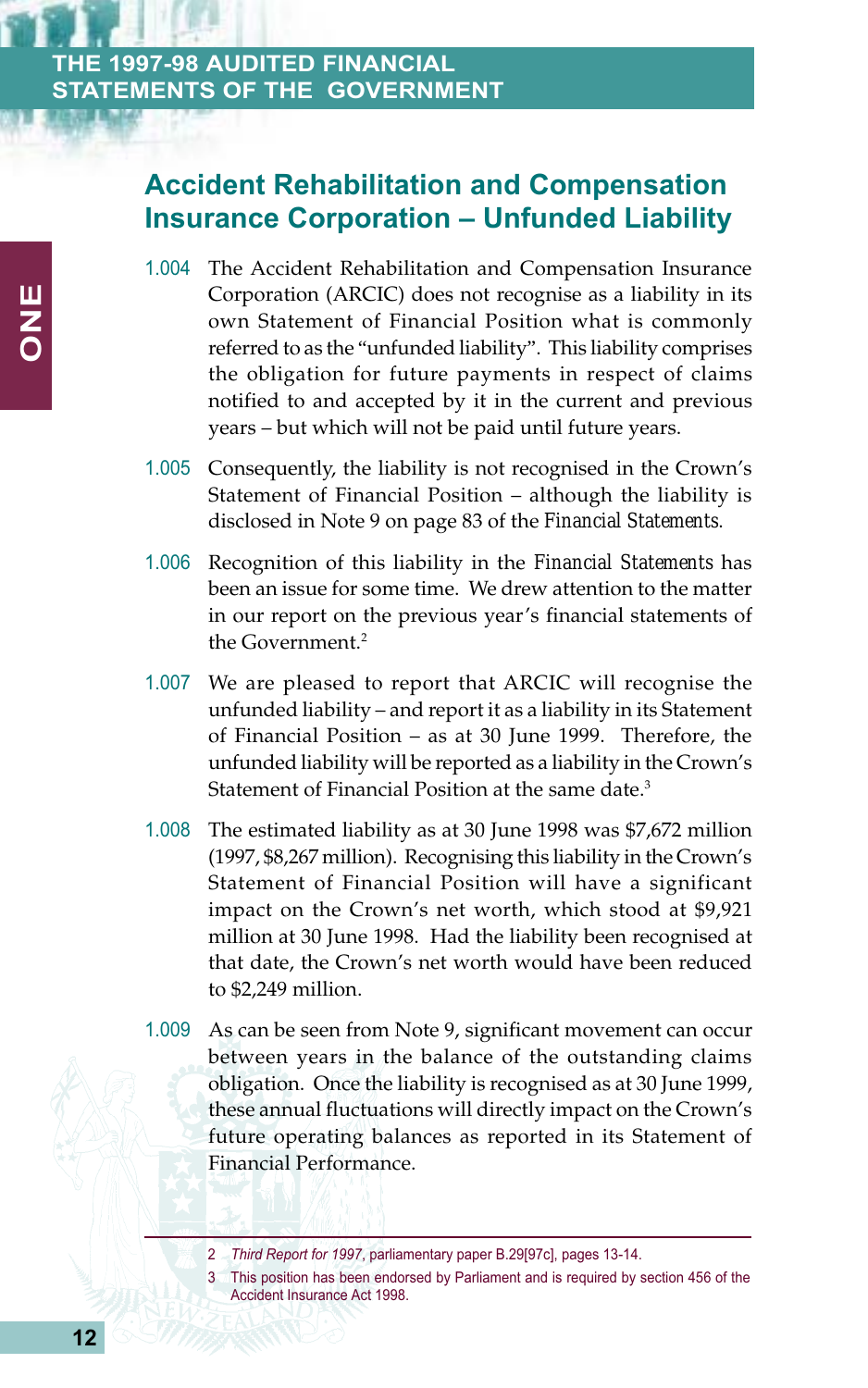**B.29[99a]**

**ONE**

# **Full Consolidation**

- 1.010 The Crown currently uses the modified equity method to combine state-owned enterprises (SOEs) and Crown entities into the *Financial Statements*. Although we have accepted the existing policy – subject to inclusion in the *Financial Statements* of the now-comprehensive disclosures in Note 9 – our view remains that full consolidation is more appropriate. Full consolidation is what generally accepted accounting practice requires, but the existing policy is allowed by a specific exemption given to the Crown.
- 1.011 The Institute of Chartered Accountants of New Zealand (ICANZ) exposure draft for a proposed financial reporting standard on consolidation<sup>4</sup> would remove the Crown's exemption from full consolidation – although it does provide for transitional arrangements for the Crown.
- 1.012 As part of the 1997-98 audit, we asked our auditors to give preliminary consideration to the issues that full consolidation is likely to raise. The issues that have been identified to date include:
	- Resolving the "ownership" question for a number of entities. This will entail determining which entities (or parts thereof, such as in the case of the Legal Services Board) are "owned" by the Crown and therefore would need to be fully consolidated under the proposed ICANZ financial reporting standard.
	- The treatment of deferred tax assets. For example, some SOEs recognise deferred tax liabilities but the Crown recognises no corresponding assets.
	- The current *Financial Statements* treatment of SOEs and Crown entities as one class of asset. As a result, movements in the values of the Crown's investment in SOEs and Crown entities are all taken to account in the one asset revaluation reserve. Under full consolidation this treatment would no longer be appropriate – separate reserves would be required.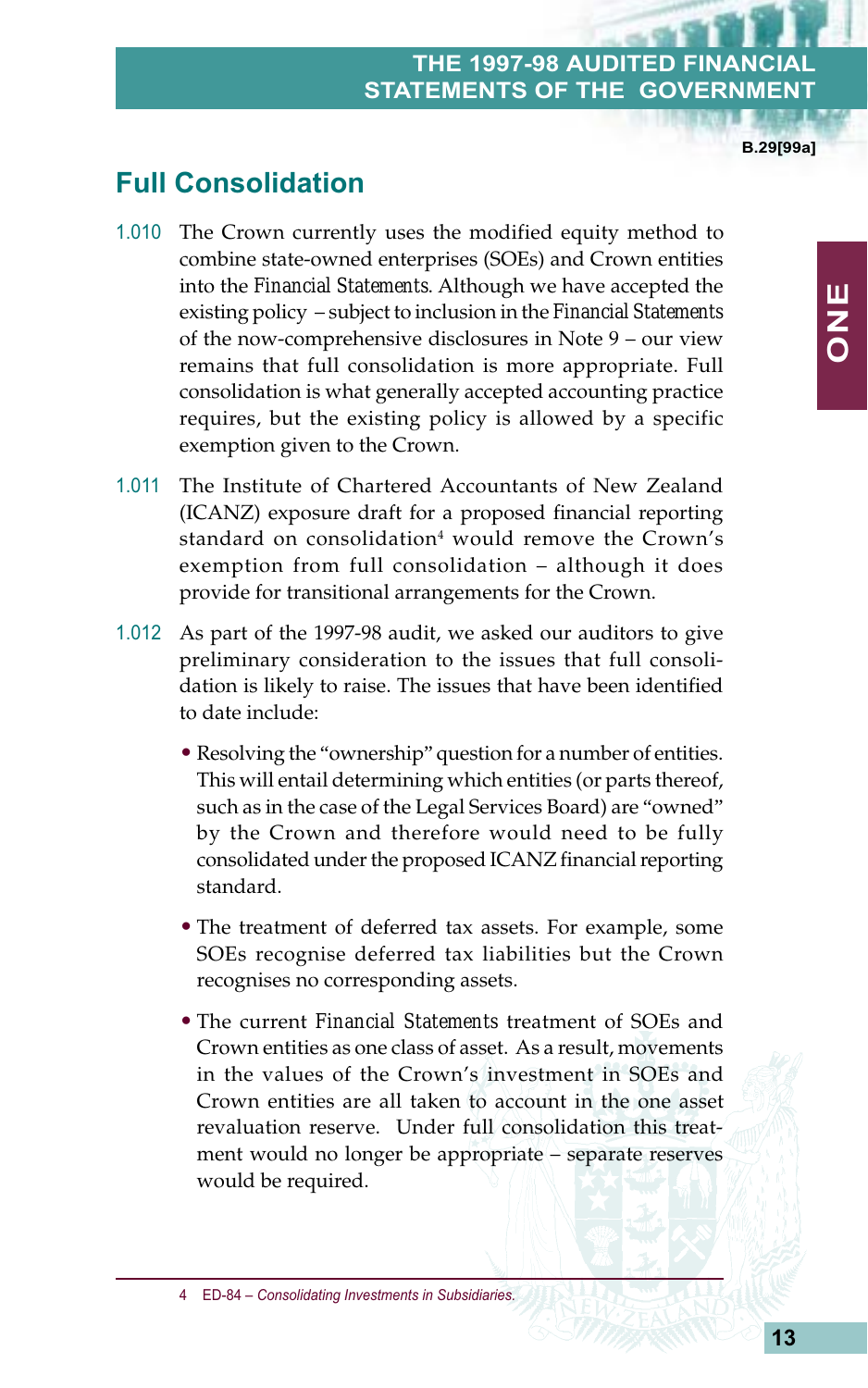- ICANZ exposure draft ED-82 *Accounting for Property, Plant and Equipment* requires that, for all assets that are revalued, the valuation is to be made or reviewed by an independent valuer. This may have implications for valuing assets – such as land improvements, infrastructural assets, and specialised military equipment – and ensuring consistency in valuations for the purpose of consolidated reporting in the *Financial Statements*.
- Considering multi-level elimination. An example is the range of inter-entity transactions that take place between the Crown, the Ministry of Health, the Health Funding Authority, and Hospital and Health Services.
- The use of discounting in valuing some assets and liabilities. There may be a need to review the various discounting methodologies for consistency.
- 1.013 We acknowledge that the Treasury is currently working through the issues that will affect future consolidated financial reporting by the Crown, and we will continue to work with the Treasury to ensure that all potential issues are identified and resolved.

# **Appropriation for Diminution in Value of Crown Investments and Other Assets**

- 1.014 We expressed the view in our report on the 1996-97 financial statements of the Government that a diminution in the value of the Crown's investment in an entity or other Crown asset appears to give rise to an "expense" requiring appropriation under the Public Finance Act 1989 (the Act).<sup>5</sup>
- 1.015 The Act defines "Expenses" to mean *expenses measured in accordance with generally accepted accounting practice*, and section 4(2) requires an appropriation for all expenses. On the other hand, sections 4(3) and 9(2) of the Act specify what types of transactions require separate appropriation, but Crown expenses arising from diminution in value of Crown investments or other assets are not among them.

5 *Third Report for 1997*, parliamentary paper B.29[97c], pages 16-17.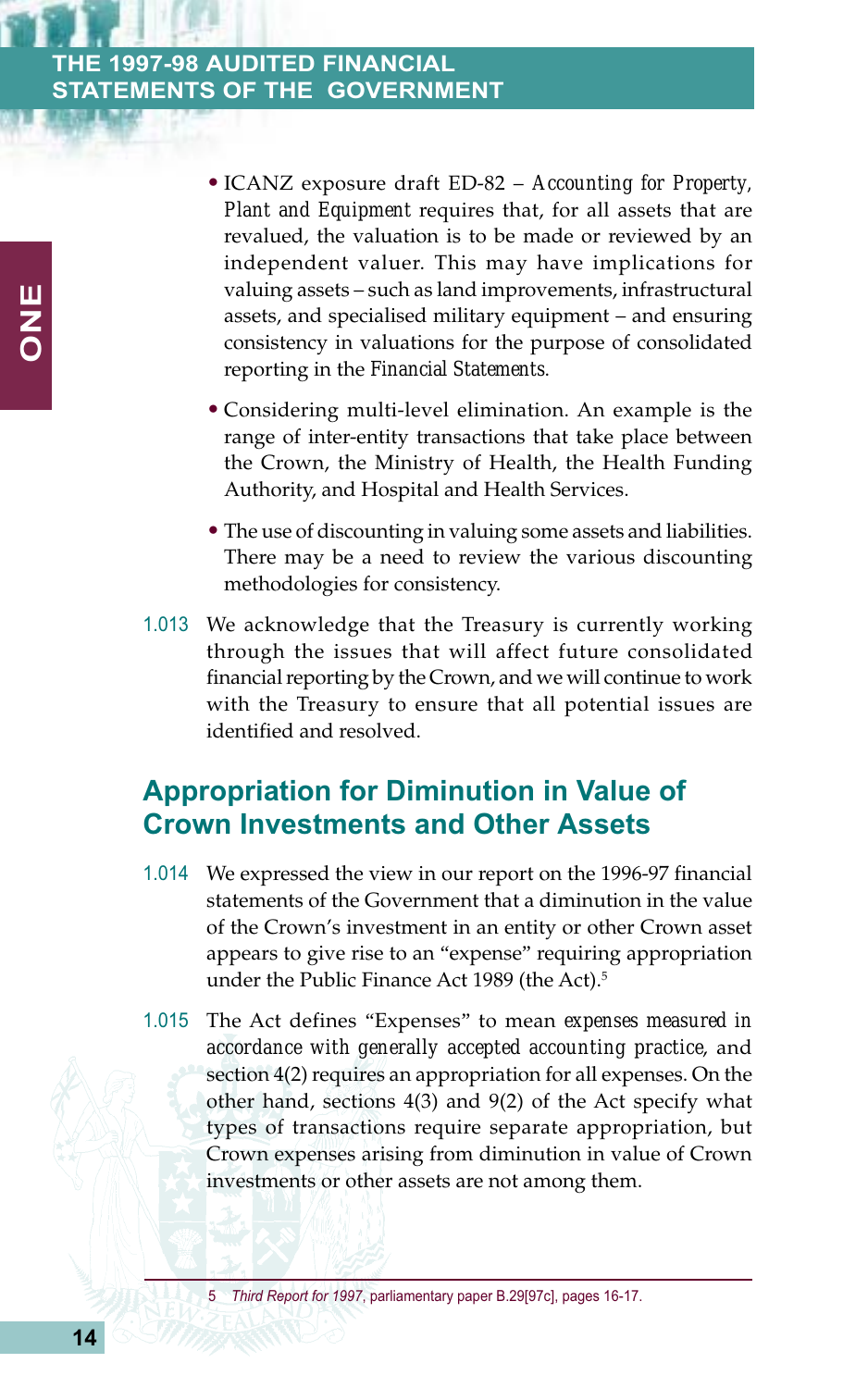1.016 In 1997-98, the value of the Crown's investment in Crown entities decreased by \$231 million as a result of deficits incurred by the entities (see Note 9 to the *Financial Statements*). We continue to hold the view that these deficits are expenses of the Crown in terms of generally accepted accounting practice and should be subject to an appropriation (together with the associated parliamentary scrutiny).

1.017 The Treasury has told us that the Act was drafted with the intention that the authority of Parliament would be sought only where diminution in value arose through some action being taken by the Crown. However, we believe that the current practice reflects an inconsistency in the scheme of appropriation and that the Act should be amended to provide certainty about Parliament's requirements.

### **Financial Statement Disclosure of Non-departmental Transactions**

- 1.018 Government departments undertake activities on their own account – resulting in departmental transactions, and on account of the Crown – resulting in non-departmental transactions. The former are comprehensively reported in departments' financial statements as required by Part IV of the Act.
- 1.019 However, in our view the quality of reporting of the latter in departments' financial statements leaves much to be desired. Our concerns include:
	- Departments have no guidance or accepted method for them to report non-departmental transactions. Some departments make full disclosure of those transactions in their financial statements, some make partial disclosure, and others make no disclosure. We believe that all departments should consistently report non-departmental transactions to a standard of disclosure that enables adequate accountability.

**B.29[99a]**